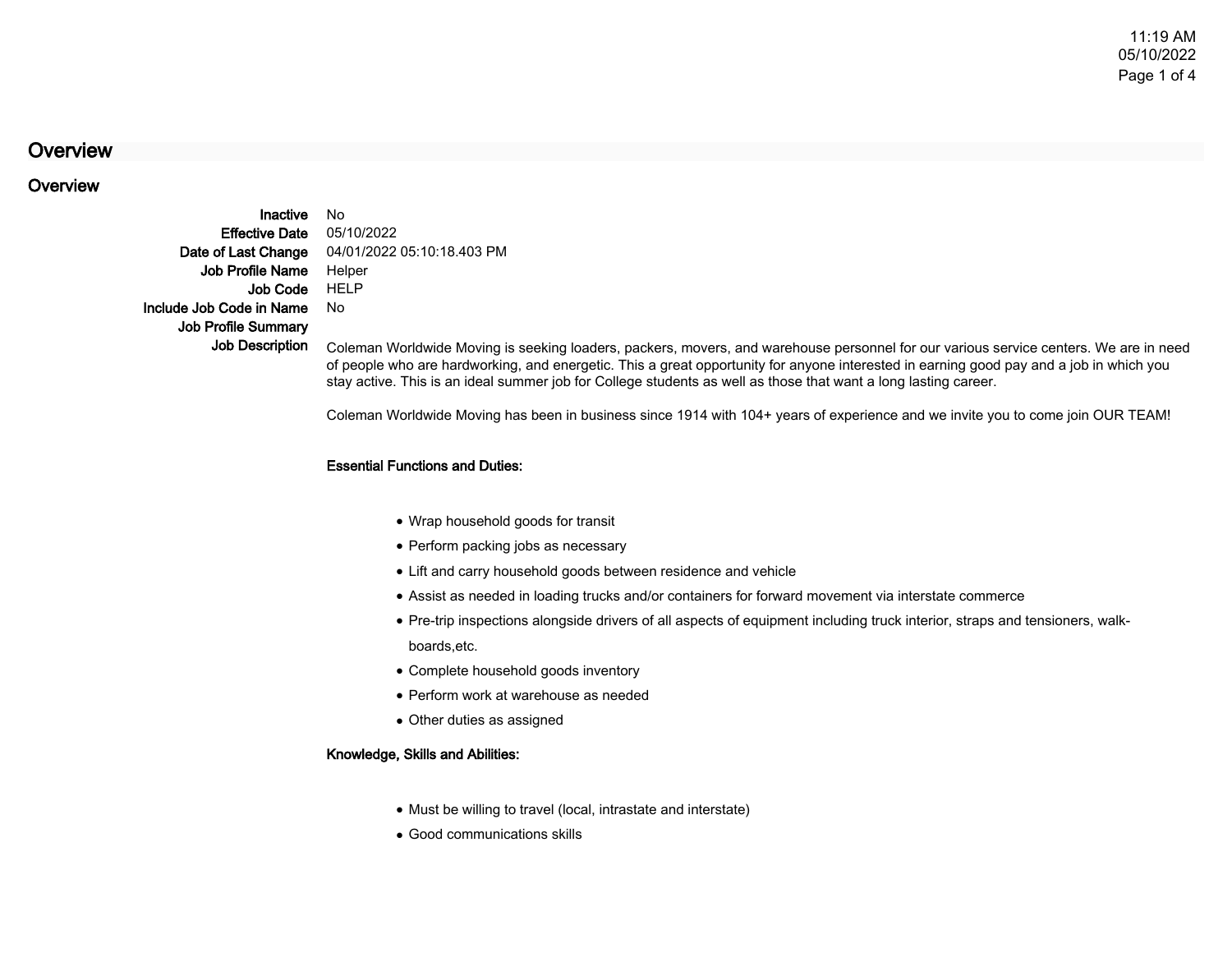# Required Education and Experience:

● Required: High school diploma or GED

## Working Conditions:

- Indoors and outdoors
- Lifting of objects up to 50 pounds
- Frequent squatting and bending
- Frequent use of stairs

### Coleman Worldwide Moving Benefits for Employees (not applicable for seasonal employees if not stated):

- VACATION PAY after 1 year employment
- Array of voluntary health benefits including but not limited to (Health, Dental, Vision, 401k, and more)
- Holiday pay after 90 days for Full Time employees (Seasonal Included)
- Referral Programs

### College Students--We also offer a summer Intern SCHOLARSHIP Program!

- Coleman Worldwide Moving proudly supports post-secondary education in our communities and will offer the following scholarship program to qualifying summer interns to assist them with tuition in the coming year. Funding amounts are paid outdirectly to the Associate to assist with their various student expenses.
- \$500 scholarship\* towards your post-secondary education for the first\*\* full summer internship.
- \$750 scholarship\* towards your post-secondary education for the second\*\* full summer internship
- \$1,000 scholarship\* towards your post-secondary education for the third\*\* or more full summer internship
- Must be summer seasonal Associate employed as Helper, Packer, Driver, Warehouseman, or other Service Center Operational, non-management position.
- Must show proof of enrollment in school for current year's fall classes.
- Must work full time through scheduled season (accommodations made for school dates).
- Supervisor acknowledgement of good work performance and attendance also required.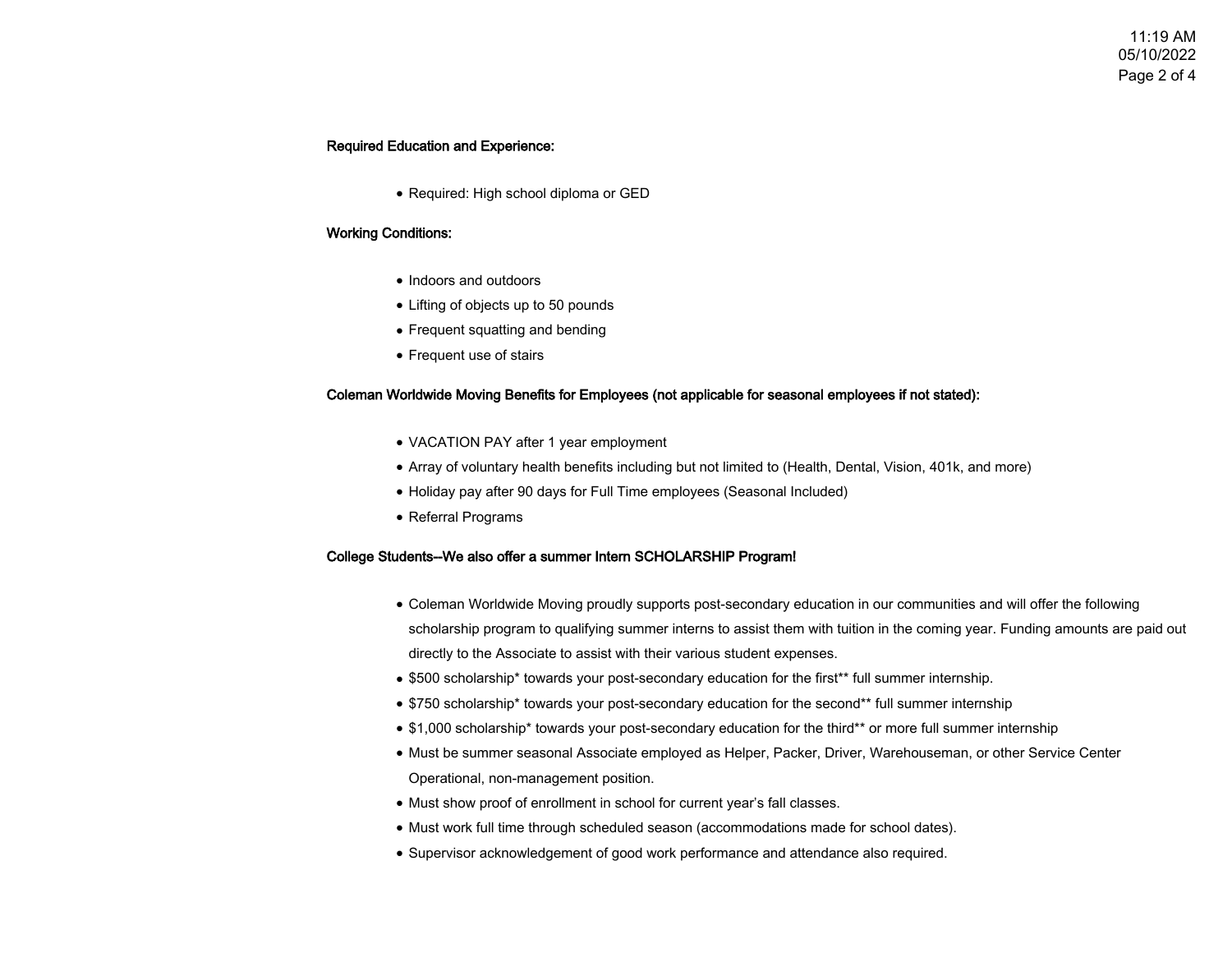11:19 AM 05/10/2022Page 3 of 4

Coleman Worldwide Moving (and affiliated companies) (collectively "CWM") is an equal opportunity and affirmative action employer. Policy prohibits discrimination or harassment on the basis of race, color, religion, national origin, ancestry, sex, age, marital status, familial status,pregnancy, genetic information, sexual orientation, disability, veteran status or other protected status. CWM will continue to support andpromote equal employment opportunity, human dignity, and cultural diversity. This policy applies to all personnel matters such as compensation, benefits, transfers, Company sponsored training, education, and social and recreational programs. This commitment is madeby CWM in accordance with federal, state, and/or local laws and regulations

Only applications submitted within three months of the review period will be considered for employment. Please submit another applicationfor further review after the review period elapses.